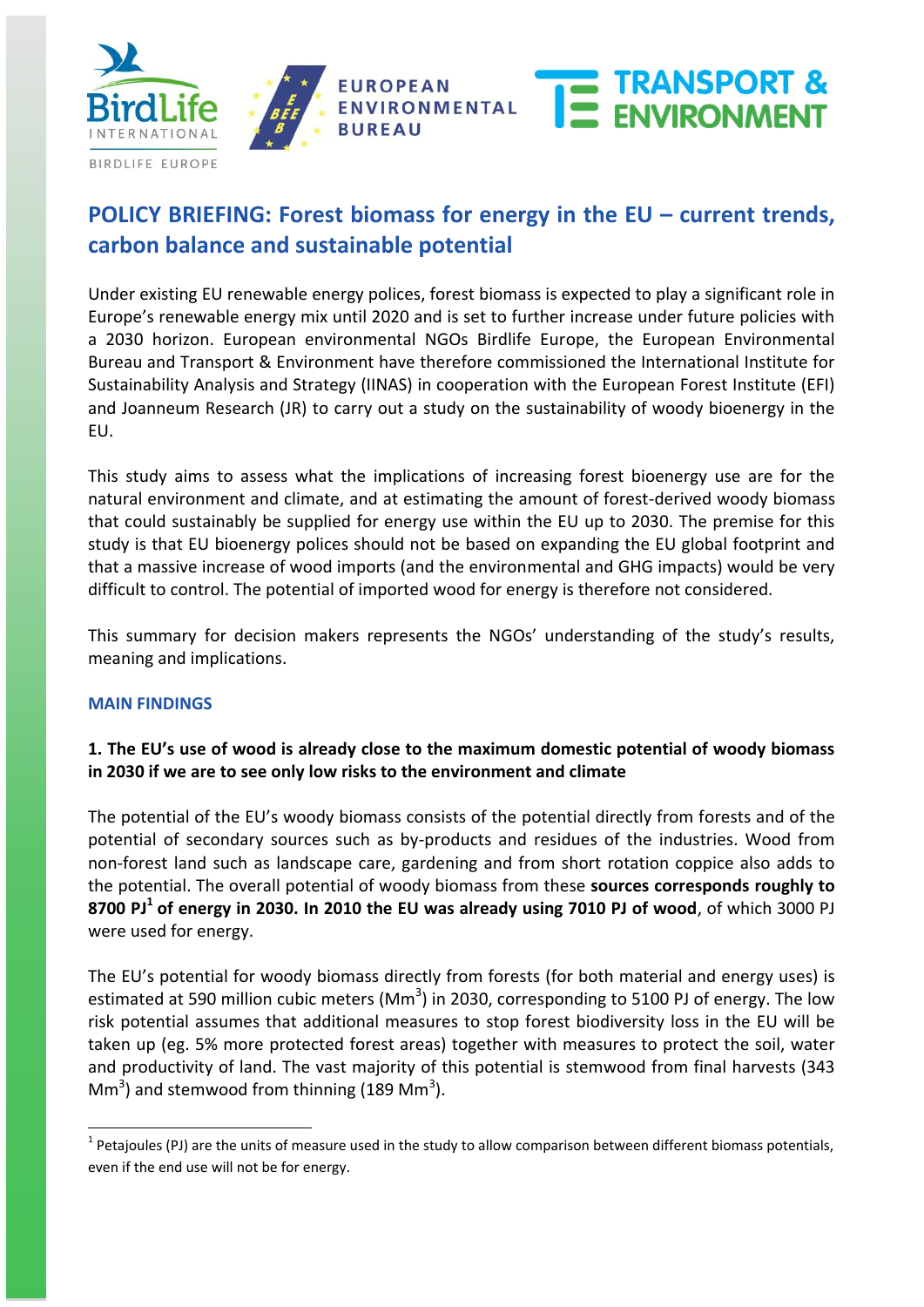The potential from other woody biomass sources in 2030 such as landscape care wood, byproducts and industrial residues corresponds to roughly 3600 PJ of energy.

**The EU's use of wood for material and energy purposes in 2010 was already relatively close to the estimated 2030 potential of wood, if we are to see only low environmental and climate risks**. A significant increase in the use of wood compared to 2010 will likely lead to increased reliance on imports, displacement of wood use in other sectors and increased pressure on forests both in the EU and outside. The domestic (low risk) potential of wood as estimated in this study would be already exhausted if the use of wood for energy is increased just 50% from the 2010 level of use.

### **2. Using stemwood for energy does not deliver GHG savings compared with fossil fuels**

When evaluating the GHG balance of wood used for energy, accounting for the changes in forest carbon stocks and sinks due to the harvesting of biomass is essential. The emissions from the changes in forest carbon stocks over a short-time frame (20 years) are 2 to 10 times more than the life-cycle GHG emissions (eg. from transportation, processing) per unit of energy produced from woody biomass, depending on the type of biomass feedstock.

The amount of emissions emitted per megajoule of energy produced – also known as the greenhouse gas intensity (g CO2eq /MJ) – of single-use woody biomass for energy is below the intensities of fossil fuels (coal 88g CO2/MJ and natural gas 51g CO2/MJ) only in two categories of feedstock – in the 50 years following the burning of the wood. Those are harvesting residues and stumps (the latter however being more problematic in terms of other environmental impacts). All other feedstocks have higher emissions than fossil fuels and natural gas.

The greenhouse gas intensity of single-use woody biomass for energy in the 50 years following the burning of the wood is measured in emissions per megajoule of energy produced. In only two categories of feedstock is it below the intensities of fossil fuels (coal 88g CO2/MJ and natural gas 51g CO2/MJ): harvesting residues and stumps. (The latter, however, is more problematic in terms of other environmental impacts.) All other feedstocks have higher emissions than fossil fuels and natural gas.

The reference systems assumed in the study for the forests in case harvesting for bioenergy purposes had not taken place, are fairly conservative. The reference system assumes that forest management for other purposes would have still taken place. For example, for stemwood from final harvest the bioenergy system only assumes that the harvesting would have happened earlier than if it was not harvested for bioenergy.

This means that only the use of woody residues for energy, either from forest harvesting, industrial processes or landscape care offer real climate benefits within a policy relevant time scale, since they are the only woody biomass feedstock with greenhouse gas intensities below those of fossil fuels.

**3. Potential for low-risk woody biomass in the EU is not enough to meet the expected demand for all uses by 2030**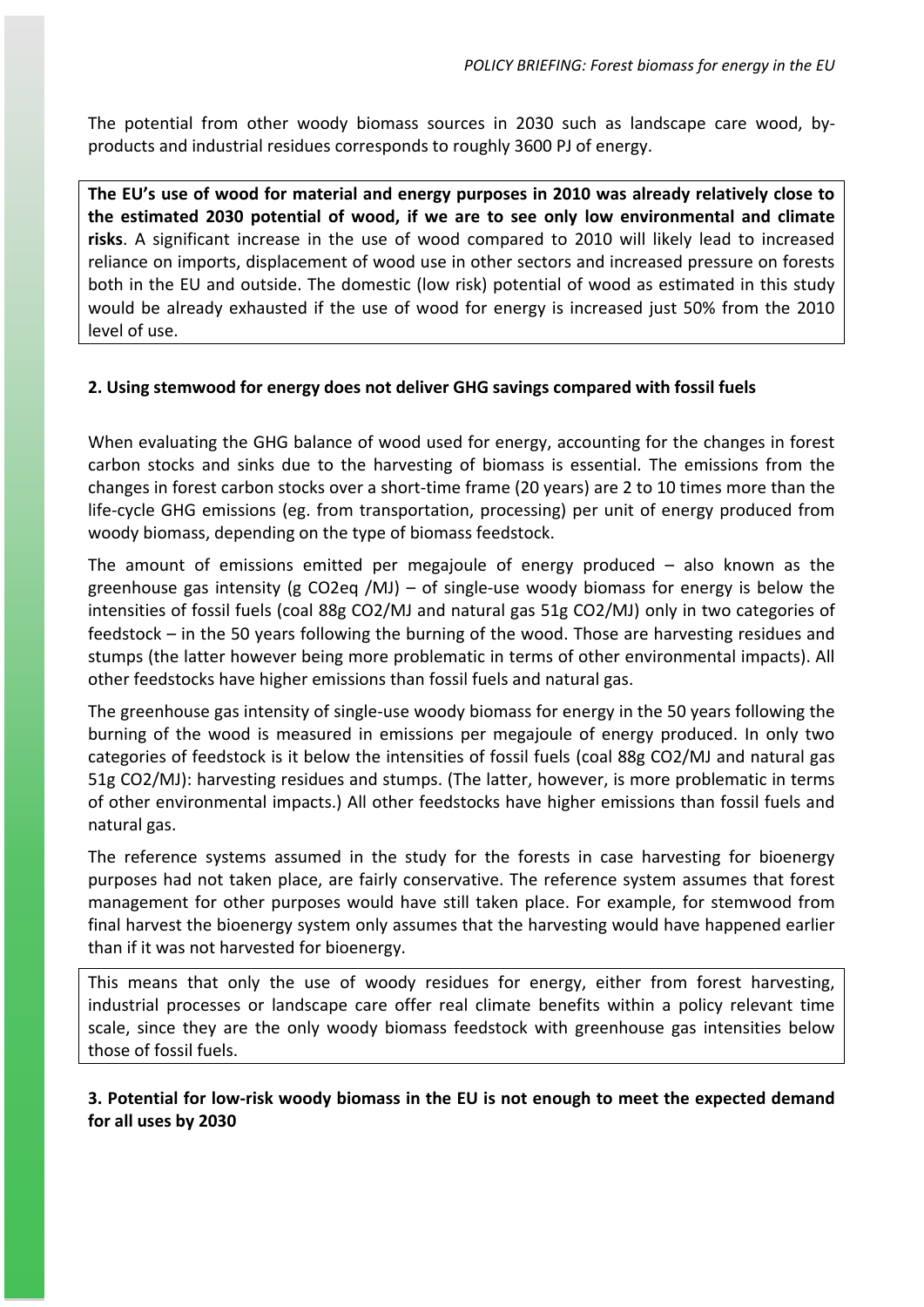The proposal by the European Commission in its Communication for the 2030 climate and energy framework, for 40% GHG emission reductions and 27% renewable energy, is taken as the reference scenario of this study. The two other scenarios of the study, the GHG scenario and the sustainability scenario look at ways to use bioenergy within the limits of low-risk supply of woody biomass, while still reaching ambitious climate and energy targets, namely 40% energy savings and 45% renewable energy by 2030. The GHG scenario looks at ways to minimize the GHG emissions from woody biomass use and the sustainability scenario looks at ways to further minimize other environmental impacts on top of that.

The Commission's proposal assumes 3700 PJ of wood energy in 2030 (7% of overall energy demand), out of which 2400 PJ would come from forests and 1300 PJ from secondary woody resources. Wood demand for materials is expected to be 5100 PJ, amounting to a total of 8800 PJ by 2030. The potential of low-risk woody biomass in the EU as calculated in this study (8700 PJ, which excludes post-consumer wood) would be nearly enough to meet these needs, but only if practically all potential would be exploited which would be a very high cost option.

The sustainability scenario shows that woody bioenergy could sustainably contribute to the EU's energy needs with up to 4300 PJ by 2030, covering 7% of all energy production demand with minimal environmental impacts and without relying on imports. This would require increased cascading use of wood for paper and packaging to reduce wood demand for materials by 1000 PJ, increased recycling of post-consumer wood from which 1200 PJ of energy could be recovered, as well as increased use of short rotation coppice (SRC) instead of wood from forests. As a result of this, the overall consumption of wood from forests available for different uses would be well below amounts which would pose a risk to the climate and the environment.

**The Commission's 2030 framework communication (reference scenario) would set the EU on an unsustainable track of woody biomass use for energy if taking into account that there is demand for wood also by other sectors. This would seriously stretch the limits of what EU forests can sustainably supply.** The actual demand for woody bioenergy may turn out to be even higher than assumed since the Commission's 2030 framework Impact Assessment expects a major share of bioenergy to come from cropland for perennials and SRC rather than through harvests in existing forests. Findings of another study commissioned by BirdLife Europe, the EEB and Transport & Environment indicate that only a very limited amount of land (around 1.3 million hectares) is potentially available for perennials or other energy crops.

**Measures are needed to radically reduce the overall energy demand, in order to be able to move ahead with ambitious renewable energy policies until 2030.** Ambitious renewable energy polices where bioenergy plays a significant role cannot be achieved without environmental damage and increased biogenic emissions from biomass, unless measures are also taken to radically reduce overall energy demand.

# **4. Current policies will lead to significant GHG emissions from the use of wood energy by 2030**

The use of wood energy in the EU in 2010 created an additional 100 Mt of annual CO2eq emissions, when biogenic emissions (due to changes in the forest carbon stocks) are considered over a 20-year time frame. These emissions are not considered in the current policy framework and not accounted for when measuring our progress towards the EU climate targets. According to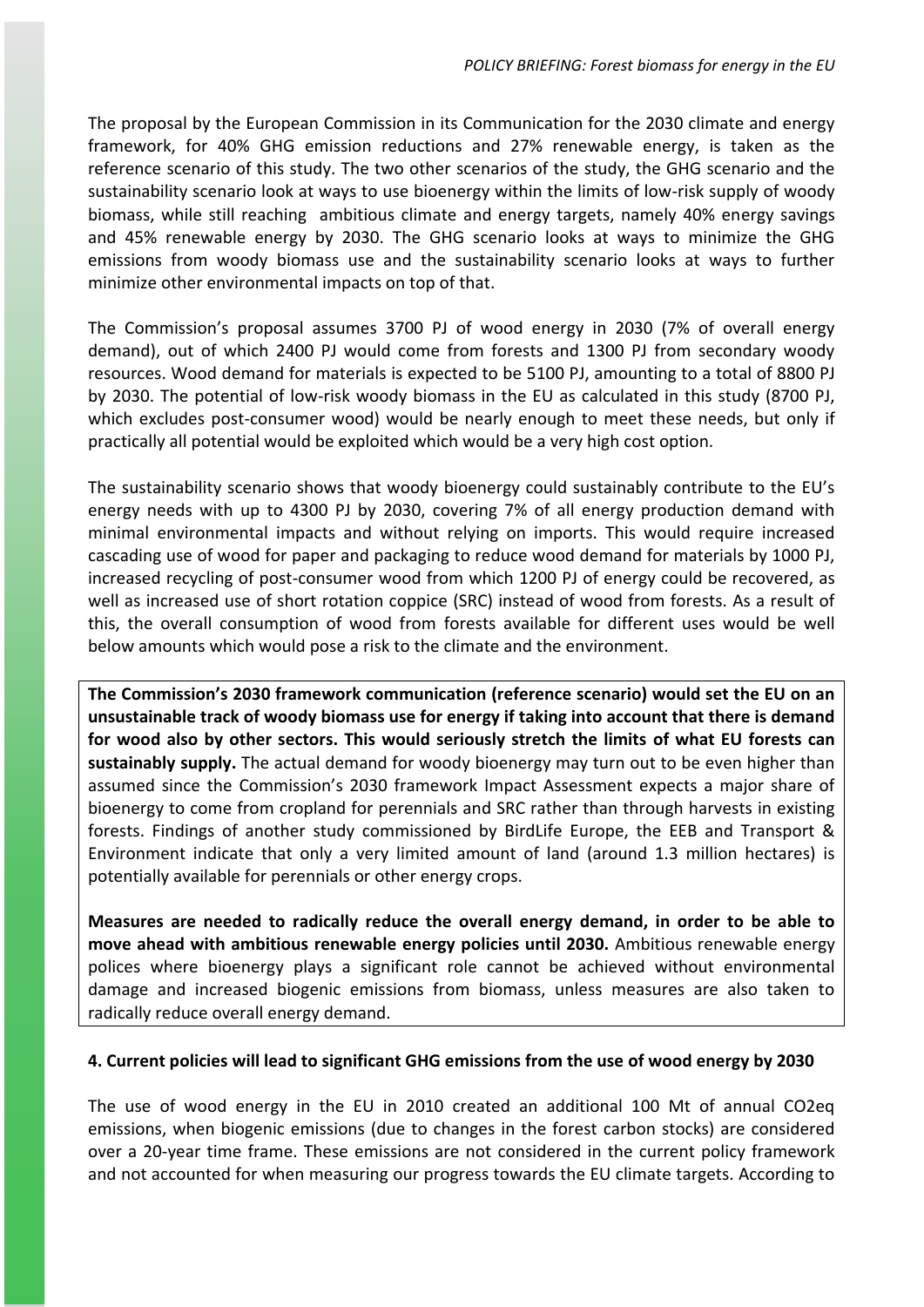the reference scenario, in 2020 and 2030 the annual emissions from use of woody bioenergy would be between 100 – 150 Mt CO2eq. *This is of the same magnitude as the annual GHG emission reductions of EU27 between 2005 and 2012, which have on average been around 100 Mt CO2eq.*

Even if biogenic emissions from woody biomass are considered on a 100-year timeframe, the GHG balance of woody biomass use would still not reach carbon neutrality but be 75-50 Mt CO2eq annually in 2020 and 2030.

Climate neutrality of woody bioenergy use, i.e. nearly zero net GHG emissions, can be reached by 2030 if only woody biomass feedstocks with a low climate impact are used and if wood is increasingly used to substitute other construction materials, as suggested by the GHG and sustainability scenario of this study.

The biogenic emissions, as well as the emission reduction potential of woody biomass, are nevertheless small compared to the overall amount of GHG emissions from fossil fuel use. The major GHG savings of the GHG and sustainability scenarios compared to the reference scenario result mostly from ambitious energy savings.

Current policies are so far failing to deliver significant emissions savings and the expected annual biogenic GHG emissions from the use of wood for energy threatens to annul these minor GHG saving efforts of the EU if no measures are taken to constrain the use of woody bioenergy. Without additional measures, woody bioenergy use will not reach carbon neutrality even in a 100 year timeframe.

With the correct policy choices promoting cascading use of wood and disincentivising the use of wood with high GHG intensity like stemwood, net biogenic GHG emissions of woody bioenergy use can be brought to nearly zero by 2030.

### **POLICY RECOMMENDATIONS**

Based on the main findings of this study, the NGOs make the following policy recommendations:

- Transition to a low-carbon economy and deployment of renewable energies in harmony with nature requires that energy demand is radically cut simultaneously. The EU's 2030 climate and energy framework needs to include bold and binding energy efficiency measures.
- The EU needs to introduce new bioenergy policies that incentivise only the use of residues, wastes and other sources of woody biomass with low-risk environmental and climate damage and with little competing demands to ensure that sustainable types of woody biomass also get access to the energy markets.
- Renewable energy policies should be based on, and limited to scenarios which favour the low risk potential of (woody) biomass for energy use, by capping the allowed contribution of bioenergy towards the renewable energy targets and by limiting the policy incentives to the amount of sustainable supply. Measures to minimize environmentally negative impacts of biomass use for energy also need to be included in the policy incentives.
- The full climate impacts of woody bioenergy use, including the biogenic emissions from changes in forest carbon stocks in the long term, need to be accounted for in the EU's